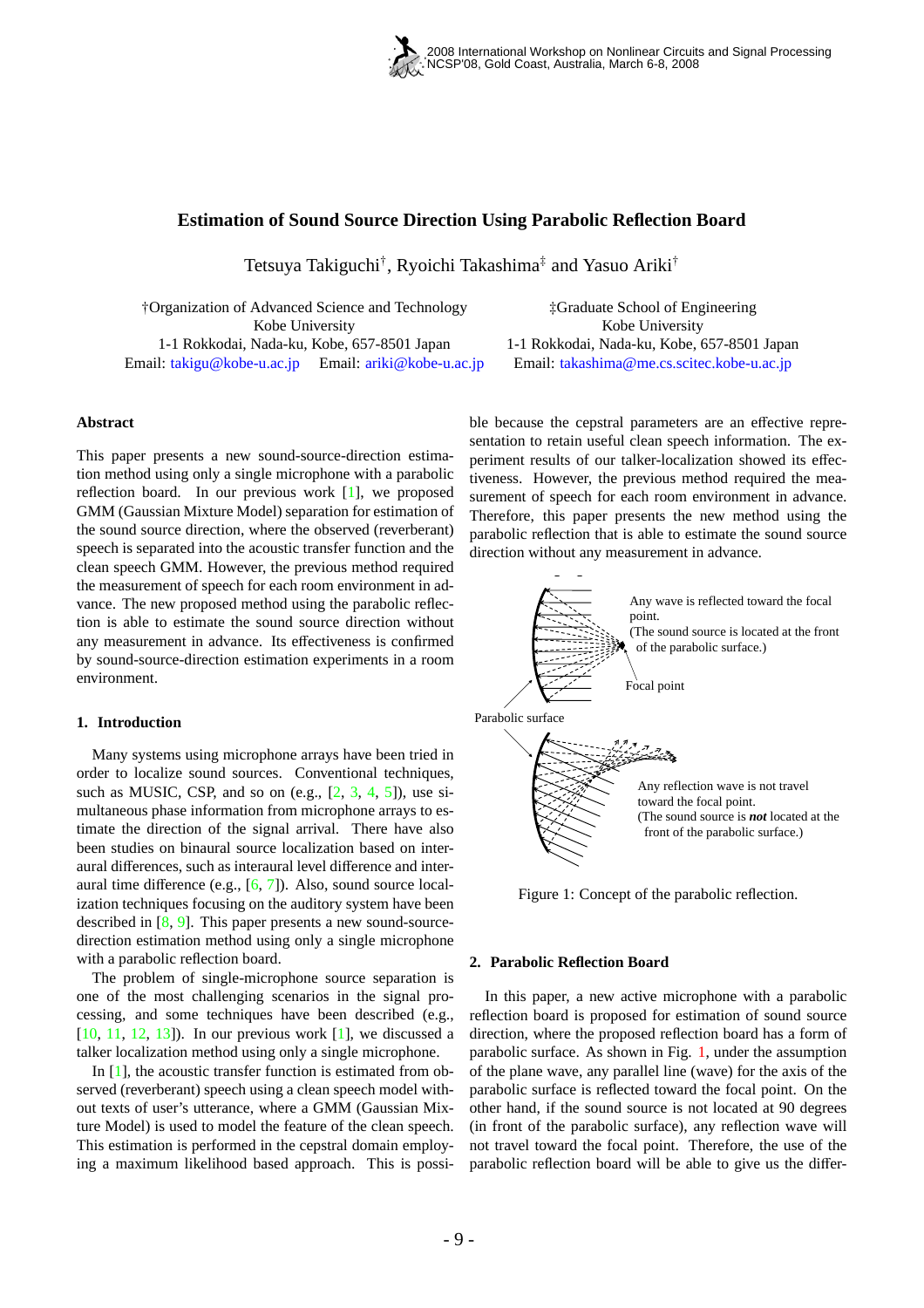

Figure 2: Observation signal at the focal point, where the input signal is coming from the front of the parabolic surface.



Figure 3: Observation signal at the focal point, where the input signal is coming from  $\delta$  degrees.

ence of the power between the target direction and the nontarget direction.

#### **2.1. Signal Power Observed by Parabolic Reflection**

Next, we consider about the signal power observed using the parabolic reflection. As shown in Fig. 2, the observation signal at the focal point can be expressed by the addition of the wave *s*1 and *s*2. The signal *s*2 reflects at a point *P* and arrives at the focal point. Therefore, the distance difference between the path *s*1 and *s*2 to the focal point can be expressed as follows:

$$
QP + PO = QP + PH
$$
  
= 2d (1)

where we use the definition of the parabola,  $PH = PO$ , and *d* represents the distance of the focal point. Therefore, the time difference to the focal point between the direct and reflection waves is given by

$$
\tau = 2d/a. \tag{2}
$$



Figure 4: Active microphone with the parabolic reflection.

Here *a* represents the speed of sound. The above equation shows the time difference depends on only *d*. Therefore, we can understand that the time difference for all reflection paths (not only *s*2) is equal to 2*d*/*a*. (There is no delay among reflection.) Therefore, under the assumption of no background noise, the observed signal at time  $t$ ,  $x(t)$ , is given by

$$
x(t) = s(t) + A \cdot s(t - \tau) \tag{3}
$$

where  $s(t)$ ,  $s(t - \tau)$  and *A* represent the direct sound, the reflection sound, and the reflection coefficient, respectively. By applying the Fourier transform, the observed signal in the frequency domain is given by

$$
X(\omega) = S(\omega) + A \cdot e^{-j2\pi\omega\tau} S(\omega).
$$
 (4)

The power spectrum is obtained as follows.

$$
|X(\omega)|^2 = |S(\omega)|^2 \cdot |1 + A \cdot e^{-j2\pi\omega\tau}|^2
$$
  
=  $|S(\omega)|^2 \cdot H(\omega)$  (5)

As shown in equation (5), the use of the parabolic reflection can increase the power gain of the signal arrived from the front of the parabolic board according to  $H(\omega)$ .

On the other hand, as shown in Fig  $3$ , when the input signal is coming from  $\delta$  degrees (not coming from the front of the parabolic surface), the direction of the reflected signal at the parabolic surface is out of δ degrees from *PO*.

### **2.2. Active Microphone**

In this paper, as shown in Fig. 4, a new active microphone with the parabolic reflection board is built, where the microphone is located at the focal point. In order to obtain the power of the target signal observed at each angle, the angle of the microphone with the parabolic reflection changes manually in this paper (Fig. 5).

By applying the short-term Fourier transform to the target signal observed at a microphone angle, *i*, we obtain the power spectrum  $|X_i(\omega; m)|^2$  at frame *m*. In this paper, the total number of frames at each direction is the same.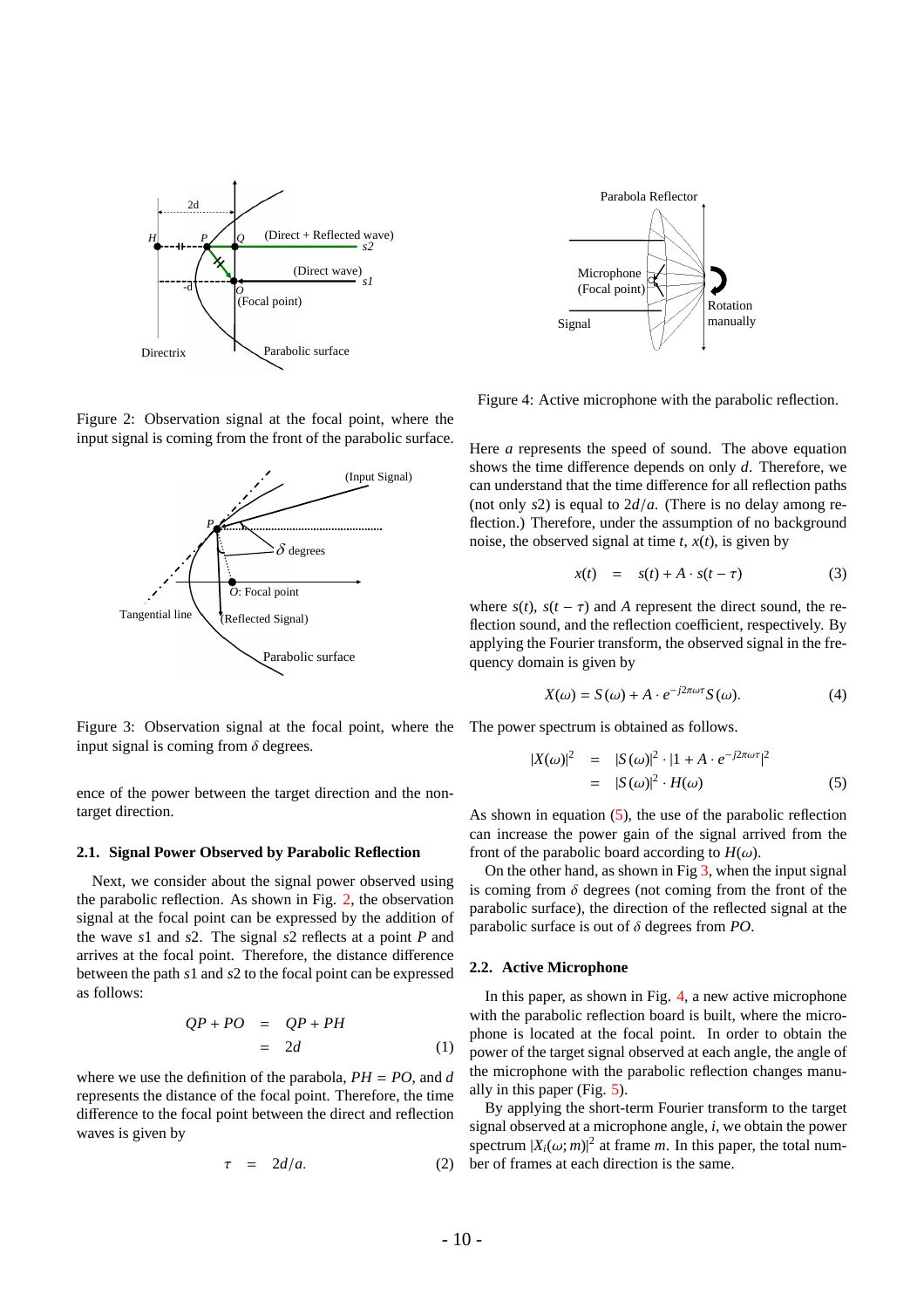



Figure 7: Average power versus angle of microphone.

with parabolic reflection

without parabolic reflection

 $\overline{60}$ 

50

<sup>10</sup>

 $\overline{\mathbf{3}}$ 

 $20$ 

 $\Omega$  $30$  60

 $Q<sub>0</sub>$  $120$ 150

**Direction** [degree]

Power [dB]

Figure 5: Rotated active microphone.

Then, the average power of the target signal at each angle is calculated. The direction having maximum power is selected as the sound source direction:

$$
\hat{i} = \operatorname*{argmax}_{i} \frac{1}{\Omega M} \sum_{m=1}^{M} \sum_{\omega=1}^{\Omega} \log |X_i(\omega; m)|^2.
$$
 (6)

Here *i* is the angle of the parabolic reflection board (microphone).

### **3. Experiment Result**

Experiment of direction estimation was carried out in a real room environment. The microphone with the parabolic reflection shown in Fig. 4 is used for the experiments. The diameter is 12 cm, and the distance of the focal point is 3 cm. The microphone located at the focal point is the directional type. The directivity of the microphone is set up toward the parabolic surface because the reflection signal from





Figure 8: Comparison of the performance with/without the parabolic reflection.

180

the parabolic surface is more important than the direct signal in the proposed method.

The target sound source is located at 90 degrees and the source signal is the white noise (length: about 5 seconds). The distance from the sound source to the microphone is 30 cm, 60 cm, and 90 cm (Fig. 6). The angle of the microphone with the parabolic reflection changes manually from 0 degree to 180 degrees at an interval of 10 degrees. Then the average power of the target signal at each angle is calculated in five seconds. The sampling rate is 48 kHz, and a 32 msec Hamming window is used every 16 msec.

Fig. 7 shows the average log-power spectrum over the time-frequency domain versus the angle of the parabolic reflection. The experiment results show the average log-power spectrum at 90 degrees is the maximum value and the power is decreasing as the direction of the microphone with the parabolic reflection is farther from the direction of the target sound source.

Fig. 8 shows a comparison of the performance with / with-